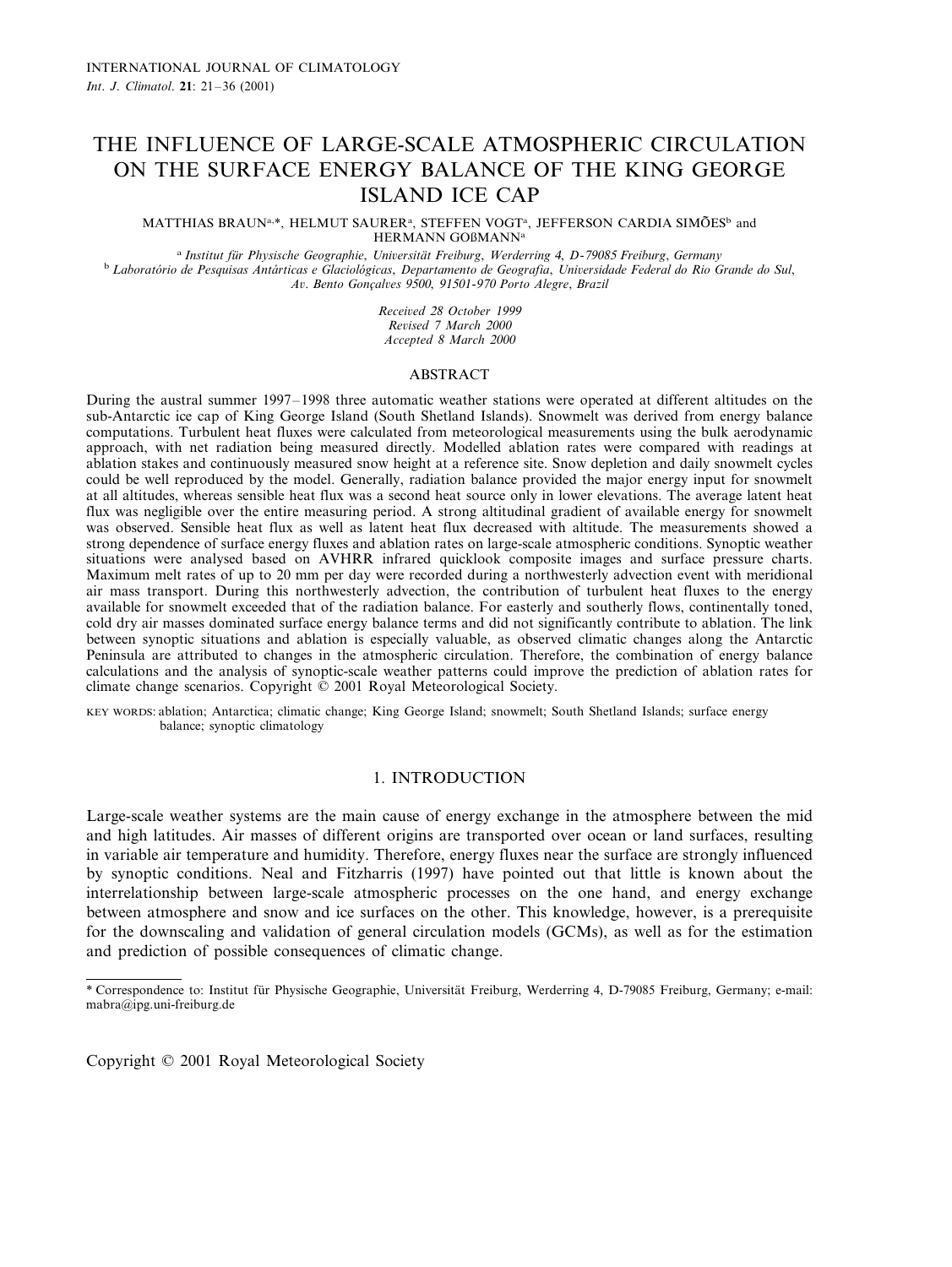Climatic conditions along the Antarctic Peninsula differ greatly from the main Antarctic continent. Due to its location as a major obstacle in the circumpolar westerlies of the Southern Hemisphere, the Antarctic Peninsula experiences a pronounced latitudinal and longitudinal climatic differentiation (Reynolds, 1981; Braun and Schneider, 2000). An extraordinary high warming trend during the last decades was reported for several permanent stations along the Antarctic Peninsula (e.g. King, 1994; Stark, 1994; Harangozo *et al*., 1997; Skvarca *et al*., 1998). However, for the South Shetland Islands, the interannual variability of monthly mean air temperature and the warming trend are smallest. A link between air temperature, sea ice coverage and the Southern Oscillation Index (SOI) was reported by King (1994) and Smith *et al*. (1996). King and Harangozo (1998) investigated possible driving mechanisms for the temperature increase. They concluded that the circulation over the Antarctic Peninsula is now more northerly in winter than it was in the 1950s and 1960s. Similar indications were given by Turner *et al*. (1997), who investigated long-term precipitation records from Faraday and Rothera. They attributed the increase in the number of precipitation events to a greater number of depressions approaching from outside the Antarctic rather than from the west.

Although glaciological and meteorological studies of Antarctica have increased, little is known about the actual state and sensitivity of the ice masses to climatic changes. Few studies have attempted to calculate or measure energy fluxes at the snow surface in these latitudes (Braun and Schneider, 2000). From surface energy balance calculations on Ecology Glacier on King George Island (Figure 1), Bintanja (1995) suggested that an increase of air temperature by 1 K would result in a rise in ablation rates of about 15%. Furthermore, a sensitivity study using an ice flow model revealed a high sensitivity of the ice cap of King George Island to climatic changes (Knap *et al*., 1996). According to this study, the Intergovernmental Panel of Climate Change (IPCC-90) 'business-as-usual' scenario with 1 K temperature increase would result in a drastic decrease of ice volume by about 36%. It was also predicted that the retreat of the ice margins would be higher on the southern than on the northern coast. In fact, the studies by Wunderle (1996), Park *et al.* (1998) and Simões *et al.* (1999) detected an impressive glacier retreat on



Figure 1. Map of western part of King George Island showing contour lines at 100 m intervals. The locations of the AWS are indicated by numbers. BS, Bellingshausen Station; BD, Bellingshausen Dome; EG, Ecology Glacier; FS, Ferraz Station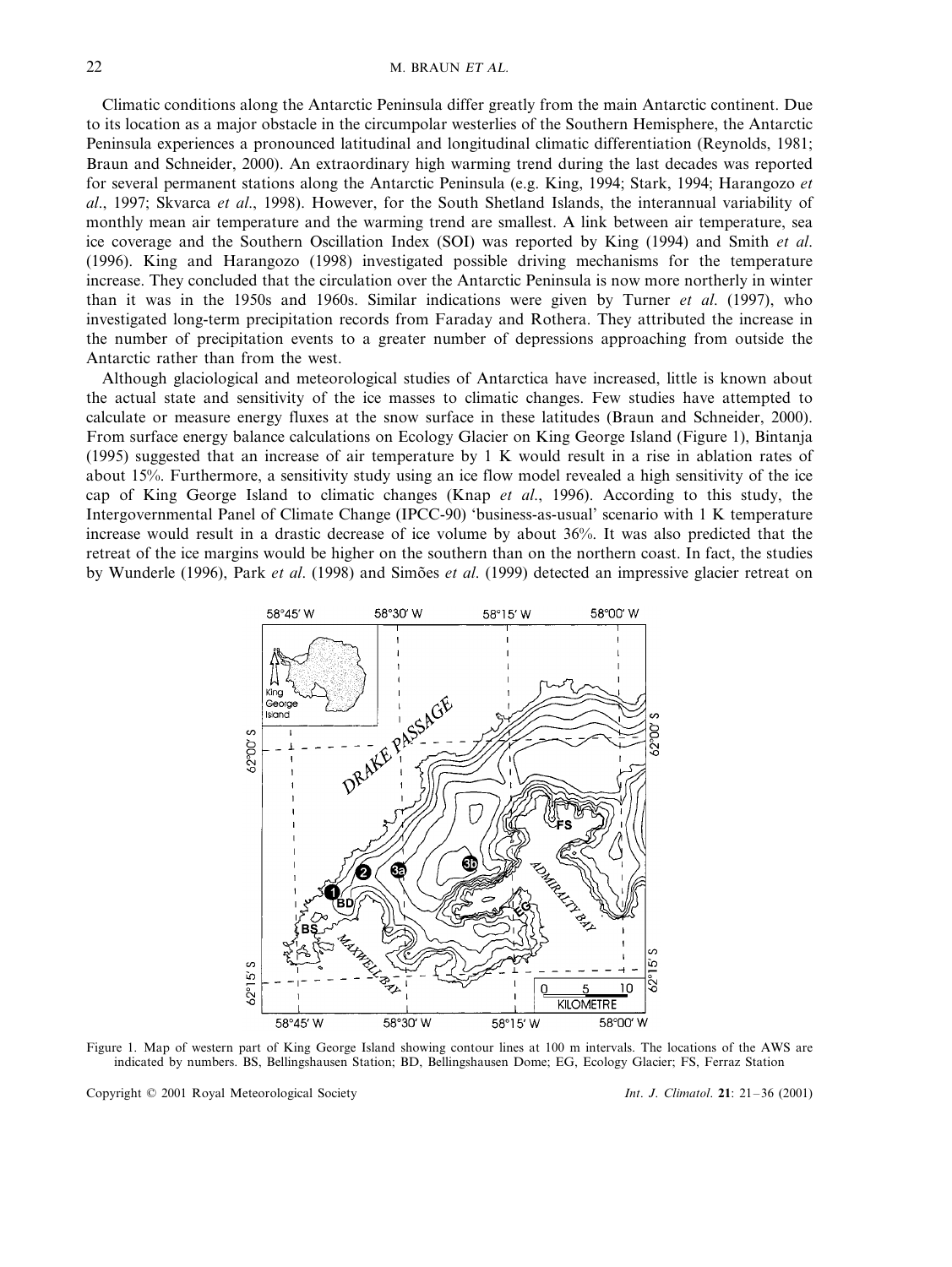King George Island since 1956. Braun *et al*. (2000) showed indications for an increase in equilibrium line altitude since the mid-1970s. In contrast, Wen *et al*. (1994, 1998) concluded from mass balance studies on the Collins or Bellingshausen Dome, that this small ice cap was in steady state between 1971 and 1991. These conflicting results suggest that more research on glacier mass balance terms of the King George Island ice cap is essential for the prediction of the ice cap's behaviour during climatic changes.

The objective of this work is to determine the contribution of the individual energy balance terms to ablation and to demonstrate their dependence on large-scale atmospheric circulation patterns. In this context, the selected study area at King George Island is considered representative for ice caps on the South Shetland Islands.

## 2. STUDY AREA

With about 1250 km<sup>2</sup>, 93% being ice covered, King George Island is the largest island of the South Shetland Islands. In the study area, the ice cap extends up to 679 m above sea level (a.s.l.) and is characterized by smooth slopes on the northern side and steep slopes and large outlet glaciers on the southern and eastern parts of the ice cap.

The location of the ice cap at the northern tip of the Antarctic Peninsula results in a climate predominated by the frequent succession of eastward moving low pressure centres (Jones and Simmonds, 1993; Turner and Leonard, 1996). This fact and its location near the edge of sea ice coverage during winter leads to a relatively warm, maritime climate. The low annual variability of mean monthly air temperatures (Figure 2), as reported by Smith *et al*. (1996), is a result of the location of the island in the circumpolar westerly wind zone of the Southern Hemisphere. Occasional barrier winds along the east coast of the Antarctic Peninsula advect cold dry air masses towards the South Shetland Islands (Schwerdtfeger, 1984; Parish, 1989). During the summer months, air temperature at sea level rises well above 0°C. Strong snowmelt events may also occur during the winter, as reported by Rachlewicz (1997). Owing to the occurrence of Föhn-type winds and decreased cloud amount, the average annual air temperature in Admiralty Bay is a few tenths of a degree higher than on the northwestern side (Martianov and Rakusa-Suszczewski, 1990). Strong altitudinal gradients of annual precipitation were reported, starting with approximately 500 mm at sea level (Bellingshausen station) and reaching more than 2000 mm in the highest parts of the ice cap (Wen *et al*., 1998).

#### 3. DATABASE

From 2 December 1997 to 12 January 1998, three automatic weather stations (AWS) were operated along an altitudinal profile (85, 255 and 385/619 m a.s.l.) on the King George Island ice cap. The AWS locations



Figure 2. Monthly mean air temperature (January 1944–September 1999) at Bellingshausen Station, King George Island (solid line). The monthly mean air temperature for the period September 1997–May 1998 is indicated by the dashed line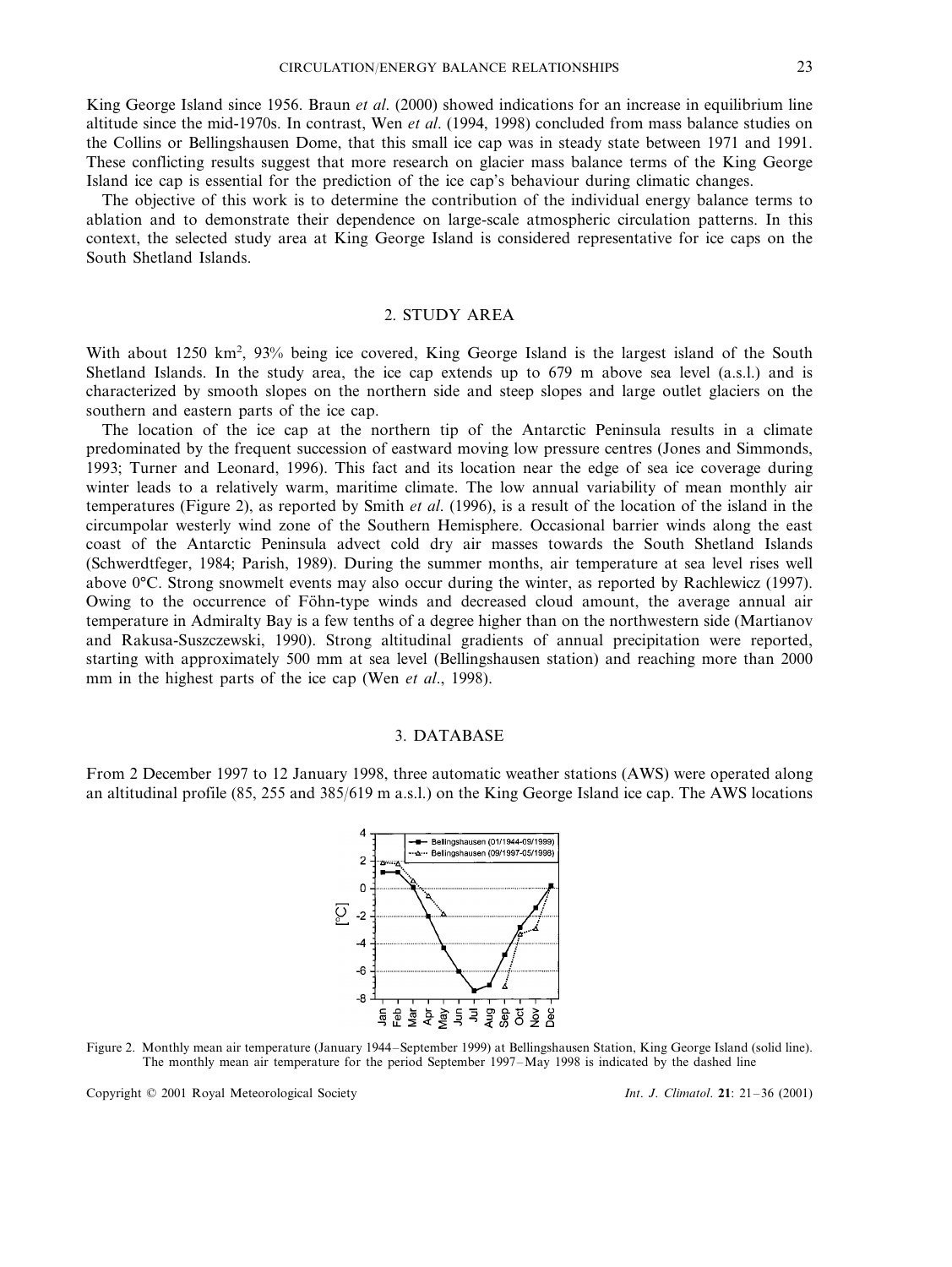are marked in Figure 1. AWS 3 was moved on 17 December 1997 from 385 m a.s.l. to 619 m a.s.l, as weather conditions proved to be better than expected and hoarfrost on the sensors rarely occurred, even at altitudes greater than 400 m a.s.l. The location of site 3B, close to an advanced camp, enabled shorter maintenance intervals of the AWS. All AWSs were instrumented at two levels (0.5 and 2.0 m) with Vaisala HMP35 air temperature and relative humidity sensors as well as with cup anemometers for the measurement of wind speed. Radiation and Energy Systems Q7 net radiometers provided direct radiation balance data. Albedo was calculated from readings of two SKYE SP1110 pyranometers at each AWS site. Additionally, the lowermost AWS was equipped with a continuously recording Campbell SR50 snow depth sensor and a tipping bucket rain gauge. The ablation stakes and the tripod of the SR50 sensor were drilled into the ice. All measurements were performed over snow. The sensors were sampled every 10 s, and data were recorded as 10-min and as hourly averages. All instruments were carefully calibrated before and after the field campaign. All AWSs were maintained in  $2-7$  day intervals. Snow depletion was measured at ablation stakes near the AWS sites, while snow density data were collected at nearby snow pits. It was observed that snow density only varied between 480 and 510 kg m<sup>-3</sup>. Therefore, a mean density value of 500 kg m<sup>-3</sup> was used in the derivation of snow water equivalent (WE). Hourly readings of surface air pressure data from the adjacent Brazilian station Commandante Ferraz were used for further computations and data analyses.

Surface pressure charts and National Ocean and Atmosphere Administration (NOAA) Advanced Very High Resolution Radiometer (AVHRR) infrared (IR) quicklook composites provided by the University of Wisconsin were available every 12 h during the entire observation period. Additional information about upper-air masses was obtained from daily radio soundings at Bellingshausen station.

## 4. METHODOLOGY

#### 4.1. *Energy balance model*

In the following, the term 'ablation' refers to surface ablation only. Refreeze of meltwater in deeper snow layers is not considered in this investigation; the usage of the term 'ablation' therefore differs from the expression used in glaciological mass balance calculations.

The surface energy balance of a melting snow cover is given by

$$
Q_{\rm M} = Q_{\rm N} + Q_{\rm H} + Q_{\rm E} + Q_{\rm G} + Q_{\rm R}
$$
\n<sup>(1)</sup>

where  $Q_M$  is the energy available for melt,  $Q_N$  is the net radiation,  $Q_H$  is the sensible heat transfer,  $Q_E$  is the latent heat flux,  $Q_G$  is the ground heat flux and  $Q_R$  is the heat supplied by rain. Energy fluxes towards the surface are regarded as positive and those from the surface as negative. Ground heat flux was neglected since temperature profiles in the snow pits revealed a 0°C isotherm snow cover in the uppermost 2 m. Likewise, a previous study by Bintanja (1995) reported a very low conductive heat flux for King George Island, since surface temperatures were nearly constant at 0°C. Heat supplied by rain was calculated following the approach of Braun (1985). Since net radiation was measured directly, only the turbulent heat fluxes had to be computed from the hourly meteorological data. Therefore, a bulk aerodynamic approach model (Schneider, 1999a) was performed to compute latent and sensible heat flux, following the equations given by Oke (1970) and Moore (1983). This is discussed in more detail by Braithwaite (1995) and Blackadar (1997). When the air temperature was above 0°C, values from both the lower measuring level and the surface were used to ensure that all calculations were performed within the surface boundary layer. This assumed that the snow surface temperature was 0°C and postulated the occurrence of saturation conditions with respect to ice

$$
Q_{\rm H} = \frac{\rho c_p \kappa^2 u(z_1)}{\left[\ln\left(\frac{z_1}{z_{0,u}}\right) \ln\left(\frac{z_1}{z_{0,T}}\right)\right]} (\Theta(z_1) - \Theta_0)(1 - 5Rb)^2
$$
\n(2)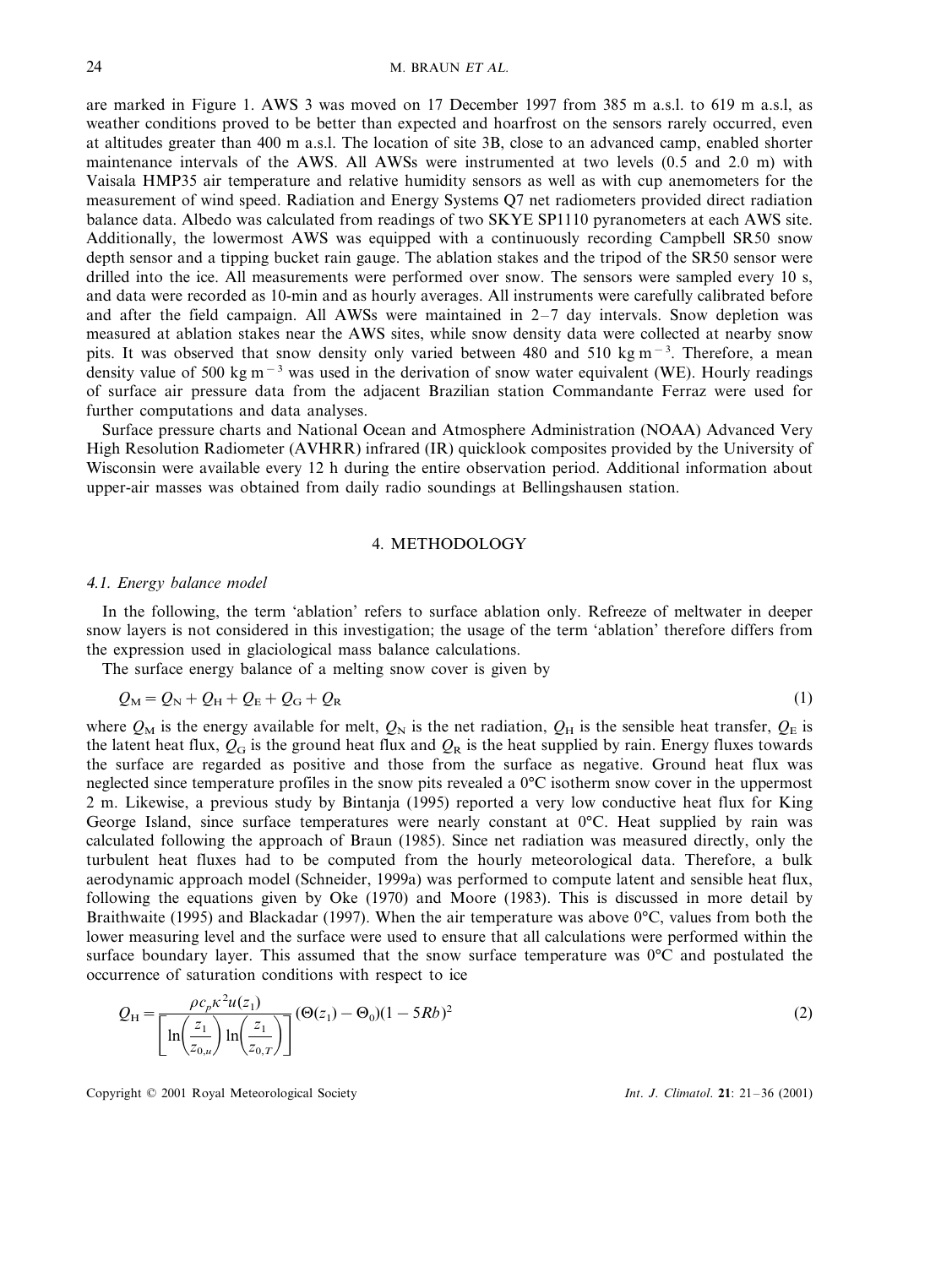$$
Q_{\rm L} = \frac{\rho L_v 0.622 \kappa^2 u(z_1)}{p \left[ \ln \left( \frac{z_1}{z_{0,u}} \right) \ln \left( \frac{z_1}{z_{0,q}} \right) \right]} (e(z_1) - e_0)(1 - 5Rb)^2
$$
\n(3)

In the case of negative temperatures, turbulent fluxes were calculated from the gradients between the two measuring levels. This led to the following formulas:

$$
Q_{\rm H} = \frac{\rho c_p \kappa^2 (u(z_2) - u(z_1))}{\left[\ln\left(\frac{z_2}{z_1}\right)\right]^2} \left(\Theta(z_2) - \Theta(z_1)\right) (1 - 5Rb')^2 \tag{4}
$$

$$
Q_{\rm L} = \frac{\rho L_v 0.622 \kappa^2 (u(z_2) - u(z_1))}{p \left[ \ln \left( \frac{z_2}{z_1} \right) \right]^2} (e(z_2) - e(z_1)) (1 - 5Rb')^2
$$
\n(5)

The variables are  $\rho$ , density of air;  $c_p$ , specific heat at constant pressure of air (1005 J kg<sup>-1</sup> K<sup>-1</sup>);  $\kappa$ , van Karman's constant (0.4); *L*6, latent heat of evaporation/sublimation [(2.514/2.849) 106 J kg−<sup>1</sup> ]; *p*, air pressure;  $z_1, z_2$ , height above snow surface (0.5 m, 2.0 m);  $u(z_1), u(z_2)$ , wind velocity at height  $z_1, z_2$ ;  $z_{0,\mu}$ ,  $z_{0,\tau}$ ,  $z_{0,\sigma}$ , roughness lengths for momentum, heat and water vapour;  $\Theta(z_1)$ ,  $\Theta(z_2)$ , potential temperature at height  $z_1$ ,  $z_2$ ;  $\Theta_0$ , potential temperature at the snow surface (0°C);  $e(z_1)$ ,  $e(z_2)$ , water vapour pressure at height  $z_1$ ,  $z_2$ ;  $e_0$ , water vapour pressure at the snow surface (6.1 hPa); *Rb*, *Rb'*, bulk Richardson number,  $Rb$ ,  $Rb' < 0.2$ ; *g*, acceleration due to gravity.

Correction for stable stratification was performed using the bulk Richardson number. The correction terms were applied only for  $Rb < 0.2$ . In case of stable conditions ( $Rb \ge 0.2$ ), the turbulent fluxes would be forced to zero. However, such conditions occurred in less than 5% of all measurements. The bulk Richardson number was calculated as follows:

$$
Rb = \frac{g(\Theta(z_1) - \Theta_0)(z_1 - z_0)}{\Theta(z_1) + \Theta_0} \n Bb' = \frac{g(\Theta(z_2) - \Theta(z_1))(z_2 - z_1)}{\Theta(z_2) + \Theta(z_1)} \n a (6)
$$
\n
$$
Bb' = \frac{g(\Theta(z_2) - \Theta(z_1))(z_2 - z_1)}{\Theta(z_2) + \Theta(z_1)} \n a (z_2) - u(z_1))^2
$$

Surface roughness lengths were used as tuning parameters, since no direct measurements of this parameter were available. All roughness lengths were assumed to be equal  $(z_0 = z_{0u} = z_{0v} = z_{0e})$ , which results in the effective roughness length as proposed by Morris and Harding (1991) and Braithwaite (1995). A  $z_0$  value of  $5.0 \times 10^{-4}$  was used for the AWS site 1, whereas a value of  $z_0 = 1.0 \times 10^{-3}$  was used for the remaining sites. These roughness lengths over snow are well documented in previous studies (e.g. Kuhn, 1979; Moore, 1983; Morris, 1989; Hock, 1998).

Model performance was validated by comparing modelled snow depletion against the measured ablation at AWS sites 1 and 2, as well as against the continuous snow height record obtained from the SR50 sensor at AWS site 1. For AWS site 3b (619 m a.s.l.), located near the highest point of the ice cap, no concurrent ablation record was available. Therefore, the respective  $z_0$  values of AWS site 2 and the former AWS site 3a (385 m a.s.l.) were used. An evaluation of a 10-m snow temperature profile suggested that refreeze conditions are likely to occur in deeper layers of the snow cover at maximum altitudes. Hence, not all meltwater resulting from the available energy input would be transformed into discharge at this elevation.

Owing to insufficient power supply, radiation shields of the temperature and humidity probes could not be ventilated. This may result in biased measurements due to radiative heating. However, mean wind speed on the ice cap was well over 4 m s<sup>−1</sup> (Table I), and periods of low wind speed rarely occurred. Errors resulting from insufficient ventilation of the temperature and humidity readings were therefore expected to be small and deemed negligible. This conclusion is supported by an error estimation given by Schneider (1999b). He used a similar data set for energy balance calculations at a test site further to the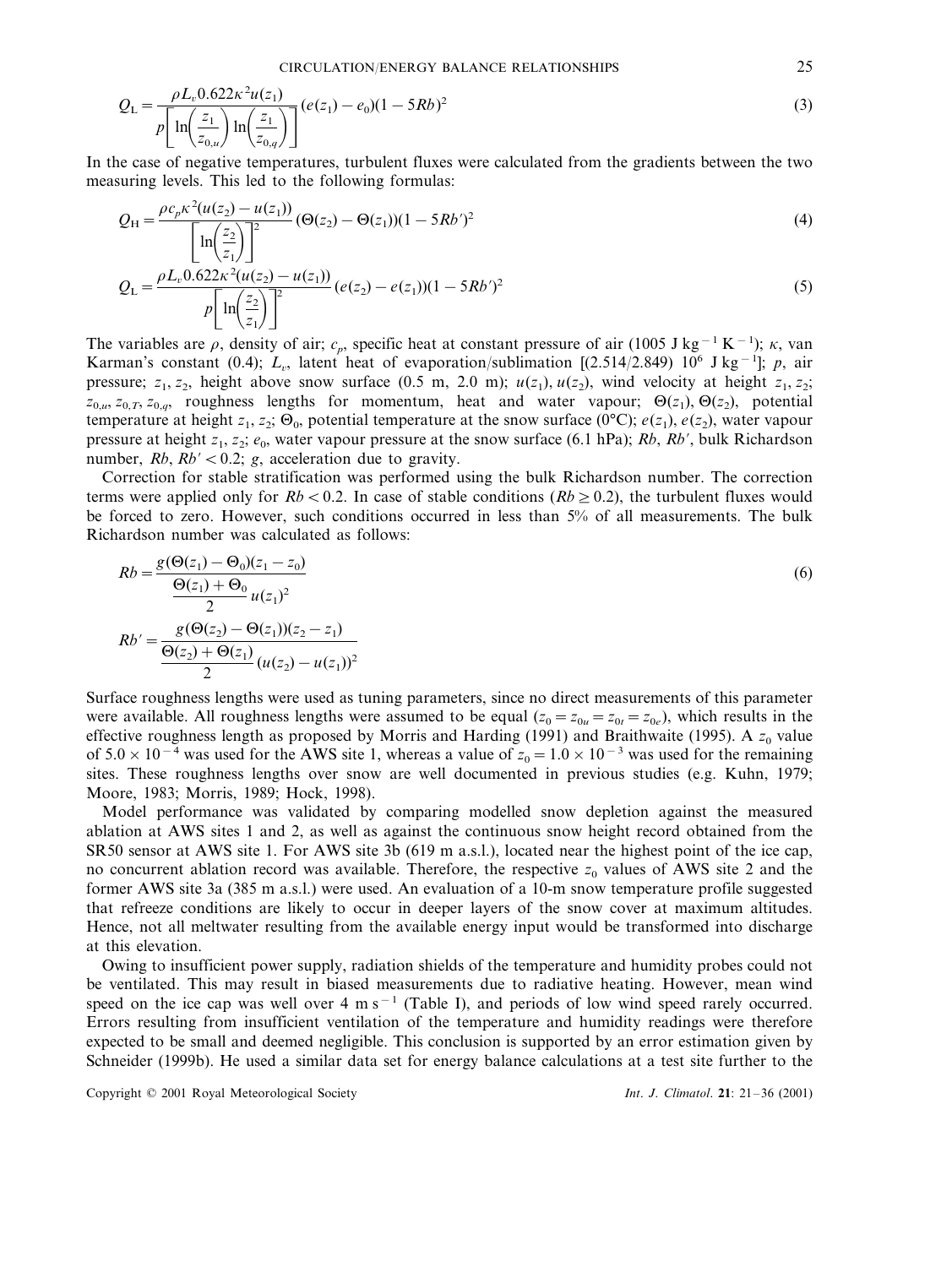south in Marguerite Bay. A detailed study on the accuracy of HMP35 humidity probes at temperatures below the freezing point was done by Anderson (1994).

## 4.2. *Analysis of synoptic situations*

While numerous studies have focussed on the high variability of depression tracks near the Antarctic Peninsula (e.g. Jones and Simmonds, 1993; Turner *et al*., 1998), typical circulation patterns have received little attention. Based on surface pressure charts, Kejna (1993) classified the atmospheric circulation types in the region of the South Shetland Islands. As a result, 21 typical synoptic situations were identified for the period 1986–1989. Unfortunately, the classification methodology was not described in detail, thus an application to the current data set was not possible.

Four typical synoptic circulation patterns dominating extensive time periods were therefore extracted from the data. They were classified according to the subjective criteria of direction of air mass advection. The location of pressure centres and resulting direction of air mass transport were derived from 12-h AVHRR IR-composites, surface pressure charts with a similar time resolution and the prevailing wind direction at the AWS sites. A verification of the classification was done using the daily radio sounding data available from Bellingshausen station. Mesocyclones were not included in the analysis, since their average life time  $(< 12$  h) is shorter than the temporal resolution of the available composite data (Heinemann, 1995; King and Turner, 1997).

The classified synoptic circulation patterns are now listed in the chronological order of their occurrence during the observation period:

(a) advection from north to northwest

- (b) southerly to southeasterly air mass transport
- (c) advection from northwest
- (d) advection from west to southwest

## 5. RESULTS

## 5.1. *Surface energy balance and ablation*

Over the entire measuring period the calculated snowmelt agrees well with the measured water equivalent decrease. The correlation between measured and modelled snow depletion at AWS 1 is shown

|  |  |  |                                     |  |  | Table I. Mean values of meteorological variables and surface energy balance components at the different AWS sites |  |  |
|--|--|--|-------------------------------------|--|--|-------------------------------------------------------------------------------------------------------------------|--|--|
|  |  |  | $(2$ December 1997–12 January 1998) |  |  |                                                                                                                   |  |  |

| Parameter<br>Altitude (m a.s.l.)<br>Measuring period               | AWS 1<br>85<br>2 Dec 1997-<br>12 Jan 1998 | AWS 2<br>255<br>2 Dec 1997-<br>12 Jan 1998 | AWS 3a<br>385<br>6 Dec 1997–<br>17 Dec 1997 | AWS 3b<br>619<br>19 Dec 1997-<br>11 Jan 1998 |
|--------------------------------------------------------------------|-------------------------------------------|--------------------------------------------|---------------------------------------------|----------------------------------------------|
| Air temperature at 2 m $(^{\circ}C)$                               | $-0.03$                                   | $-0.95$                                    | $-0.63$                                     | $-3.83$                                      |
| Relative humidity at 2 m $\left(\frac{0}{0}\right)$                | 92.1                                      | 93.1                                       | 97.5                                        | 97.6                                         |
| Wind speed at 2 m (m s <sup>-1</sup> )                             | 4.9                                       | 5.25                                       | 3.84                                        | 6.0                                          |
| Downward short-wave radiation<br>(W m <sup><math>-2</math></sup> ) | 214.5                                     | 248.5                                      | 253.9                                       | 287.6                                        |
| Upward short-wave radiation<br>$(W m^{-2})$                        | 176.7                                     | 204.4                                      | 205.9                                       | 248.9                                        |
| Albedo $(\%)$                                                      | 82.3                                      | 82.3                                       | 81.1                                        | 86.5                                         |
| Net radiation (W m <sup><math>-2</math></sup> )                    | 22.5                                      | 19.9                                       | 16.4                                        | 3.0                                          |
| Sensible heat flux (W m <sup><math>-2</math></sup> )               | 9.5                                       | 1.5                                        | $-3.0$                                      | $-2.4$                                       |
| Latent heat flux (W m <sup><math>-2</math></sup> )                 | $-1.1$                                    | $-3.1$                                     | $-2.3$                                      | $-3.2$                                       |
| Sum of energy balance components<br>$(W m^{-2})$                   | 31.0                                      | 18.4                                       | 11.1                                        | $-2.7$                                       |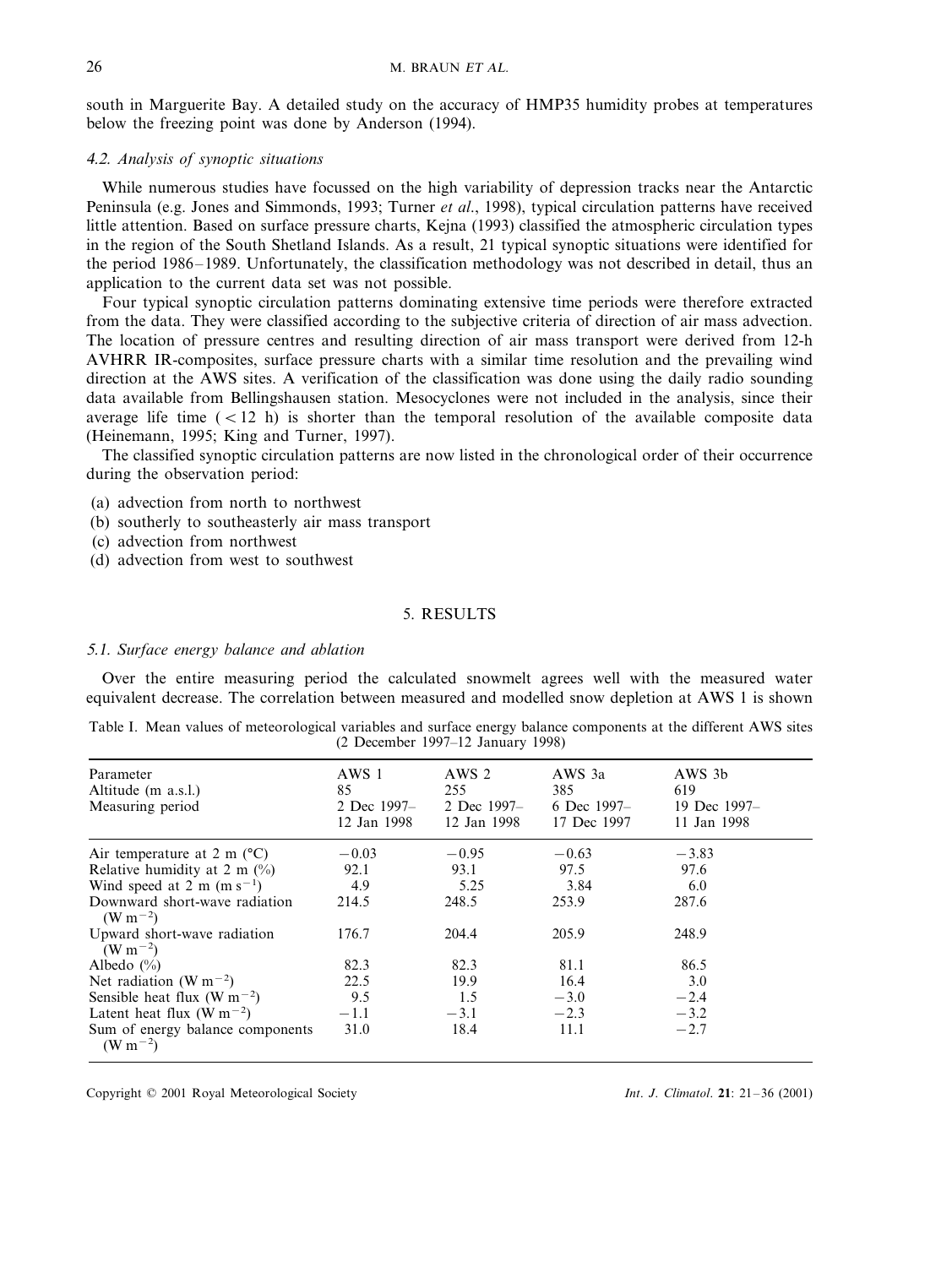in Figure 3. Correlation coefficients ( $r^2 = 0.99$ ) for both validations, modelled ablation against ablation sticks and modelled ablation against the snow depth sensor, are extraordinarily high. Even the marked daily cycle in snowmelt as observed with the continuous snow depth sensor could be reproduced in the model run. For the AWS 2 site, similar agreements between modelled and measured ablation were achieved  $(r^2 = 0.99)$ . In the following we refer mainly to AWS 1, since this AWS provided a continuous data record throughout the field campaign. Over the 42 days of measurement, the model underestimated snowmelt at AWS 1 by 3% (383 mm WE compared with a measured WE decrease of 394 mm). This ablation rate equalized the encountered winter accumulation at the test site. Continuous ice melt occurred until March 1998.

It should be noted that the observed model performance resulted from adjustments via the roughness lengths and that the accuracy of temperature and humidity readings are influenced by unventilated radiation shields. Therefore, a sensitivity analysis (Table II) was performed to estimate the error due to these factors. Table II shows that the adjustment of roughness lengths is crucial for the magnitude of the calculated turbulent fluxes. However, keeping this parameter to values reported over snow and ice, the general partitioning of the energy balance components remains. Inaccuracies in the temperature measurements mainly influence the sensible heat flux, whereas latent heat flux is less sensitive to changes of this variable. The addition of  $1 \text{ K}$  to measured values is often used to simulate climate change conditions. The calculations show that sensible heat flux and ablation would increase drastically. However, it should be considered that the alteration of only one variable would not reflect real conditions, e.g. changes in radiation balance and wind conditions are not taken into account. Changes in relative humidity cause only very small variations in the distribution of energy fluxes, since the mean latent heat flux over the observation period is almost negligible. The increase of humidity values especially shows low influence. This can be attributed to the fact that measured relative humidity values are frequently close to saturation conditions. The results of this sensitivity analysis permit us to deduce at least some general characteristics of energy balance components on the King George Island ice cap from the model runs.

Figure 4 shows the development of individual energy balance terms, of the resulting sum of energy balance components, of calculated hourly melt rates and of snow depletion throughout the measuring period. The results obtained from snow depletion observations allowed the division of the entire research period into three major ablation phases:

1. from the beginning of the measurements until mid-December, a phase of relatively strong ablation took place. Temperatures were well above the freezing point and high relative humidity values indicate air mass transport over the ice-free Bellingshausen Sea and Drake Passage. This phase was followed by



Figure 3. Correlation between measured and modelled WE decrease

Copyright © 2001 Royal Meteorological Society *Int*. *J*. *Climatol*. **21**: 21–36 (2001)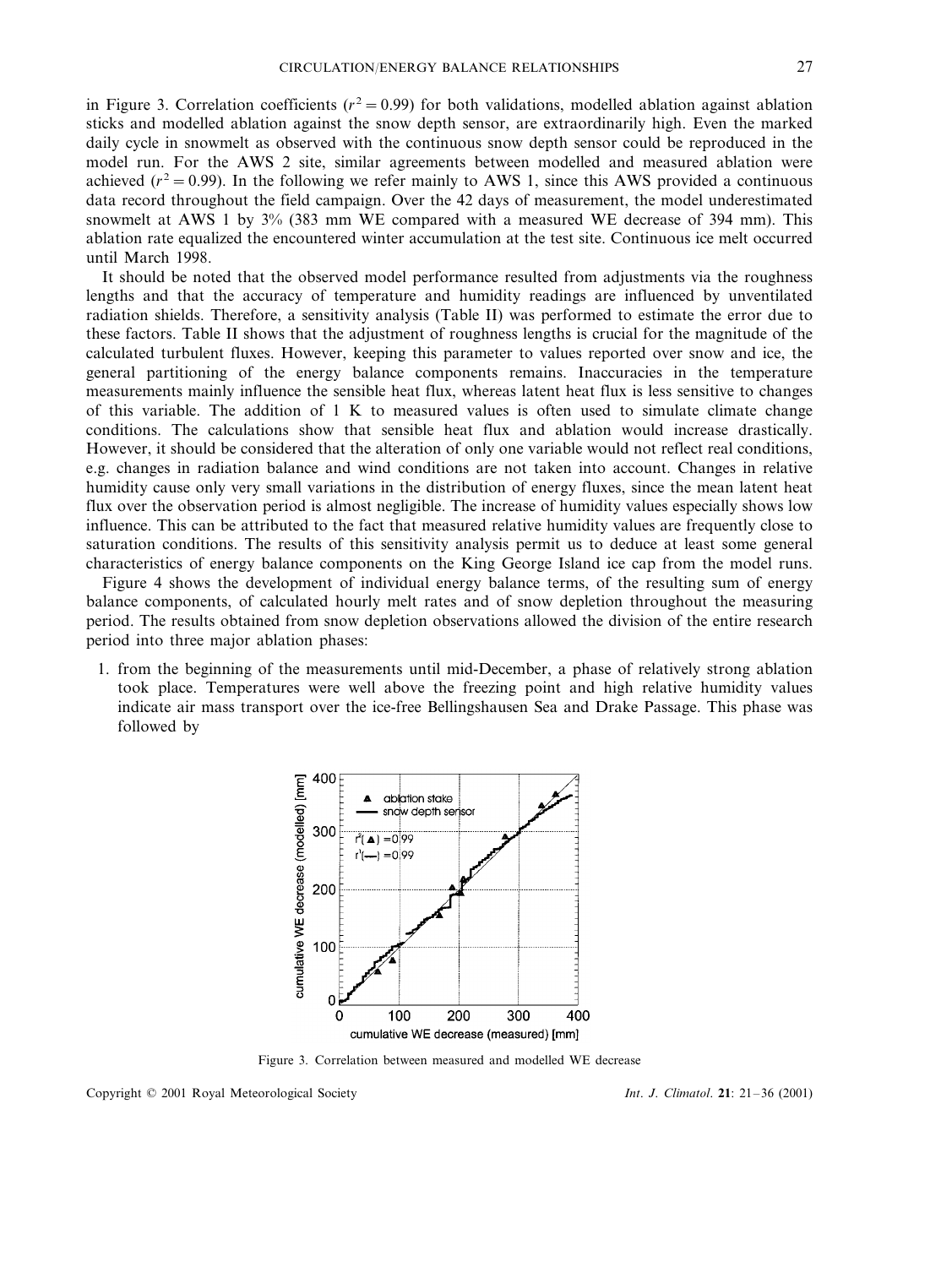| Varied parameter/<br>variable | Sum of energy balance<br>components<br>$(W m^{-2})$ | Latent heat flux<br>(W m <sup>-2</sup> ) | Sensible heat flux<br>(W m <sup>-2</sup> ) | Modelled ablation<br>(mm) |
|-------------------------------|-----------------------------------------------------|------------------------------------------|--------------------------------------------|---------------------------|
| $z_e = 1 \times 10^{-5}$      | 25.3                                                | $-1.8$                                   | 4.5                                        | 309.3                     |
| $z_e = 1 \times 10^{-4}$      | 27.8                                                | $-1.6$                                   | 6.8                                        | 340.4                     |
| $z_e = 5 \times 10^{-4}$      | 31.0                                                | $-1.1$                                   | 9.5                                        | 383.2                     |
| $z_e = 1 \times 10^{-3}$      | 33.9                                                | $-0.7$                                   | 12.0                                       | 412.7                     |
| $z_e = 1 \times 10^{-2}$      | 54.5                                                | 4.0                                      | 27.9                                       | 646.9                     |
| $AT-1.0$ K                    | 23.0                                                | $-2.7$                                   | 3.1                                        | 301.0                     |
| $AT-0.3$ K                    | 28.8                                                | $-1.2$                                   | 7.4                                        | 356.8                     |
| $AT-0.1$ K                    | 30.6                                                | $-1.1$                                   | 9.1                                        | 374.2                     |
| $AT \pm 0.0 K$                | <b>31.0</b>                                         | $-1.1$                                   | 9.5                                        | 383.2                     |
| $AT+0.1$ K                    | 32.3                                                | $-1.2$                                   | 10.9                                       | 393.2                     |
| $AT+0.3$ K                    | 33.6                                                | $-1.6$                                   | 12.6                                       | 410.8                     |
| $AT+1.0 K$                    | 41.0                                                | $-2.6$                                   | 20.9                                       | 482.7                     |
| $RH - 5\%$                    | 28.2                                                | $-3.9$                                   | 9.5                                        | 363.4                     |
| $RH - 3\%$                    | 29.4                                                | $-2.7$                                   | 9.5                                        | 372.6                     |
| $RH-1\%$                      | 30.4                                                | $-1.6$                                   | 9.5                                        | 380.0                     |
| $RH + 0\%$                    | <b>31.0</b>                                         | $-1.1$                                   | 9.5                                        | 383.2                     |
| $RH + 1\%$                    | 31.3                                                | $-0.7$                                   | 9.5                                        | 386.1                     |
| $RH + 3\%$                    | 32.0                                                | 0.0                                      | 9.5                                        | 391.0                     |
| $RH + 5\%$                    | 32.7                                                | 0.7                                      | 9.5                                        | 394.9                     |

Table II. Sensitivity analysis of energy balance calculations at AWS 1 (85 m a.s.l.)

Mean values for the period 2 December 1997–12 January 1998.

 $z_e$  denotes the varied effective roughness length, AT for air temperature and RH for relative humidity. The mean value of the radiation balance (22.5 W m−<sup>2</sup> ) was not altered in any of the sensitivity runs.

- 2. a period with almost no snowmelt with temperatures below 0°C until the end of the year. During this time, cold dry air masses, originating from the Antarctic continent, dominated the surface energy fluxes over the snow cover on the King George Island ice cap.
- 3. With New Year's Eve 1997, phase 2 was terminated by an intense snowmelt event lasting until 4 January 1998. Snowmelt continued until the end of the measuring period. In this phase, advection of warm humid air masses caused high ablation rates like in phase 1.

Throughout the measuring period, net radiation provided the major energy input for snowmelt (Table I); although during phase 2 clear sky conditions led to increased nocturnal radiative losses. From concurrently modelled snowmelt it can be seen that the pronounced daily cycle of the radiation balance triggered ablation (Figure 3). Regarding the mean value, sensible heat flux was a second energy source, while the latent heat flux did not result in significant ablation (Table I). The low latent heat flux is caused by averaging, since positive and negative values equalize each other over the entire measuring period. Rain heat flux contributed only 0.3% to the sum of energy balance components at AWS 1. During the different ablation phases, remarkable features can be observed. In phase 1, turbulent heat fluxes are positive, while in the second phase sensible heat flux shows the highest positive and negative amplitudes. In phase 2, the heat loss occurred due to evaporation from the snow cover. The turbulent fluxes are, therefore, characterized by a negative sign. Only on one occasion, at the beginning of January, the contribution of turbulent heat fluxes to snowmelt exceeded that of radiation balance. Phase 3 is similar to phase 1 in terms of the distribution of energy fluxes.

#### 5.2. *The influence of atmospheric circulation patterns on snowmelt*

The results presented in the previous section indicated the dependence of energy balance terms on atmospheric conditions. Therefore, the calculations of local surface energy balance were combined with an analysis of concurrent synoptic-scale weather situations. The major synoptic situations were extracted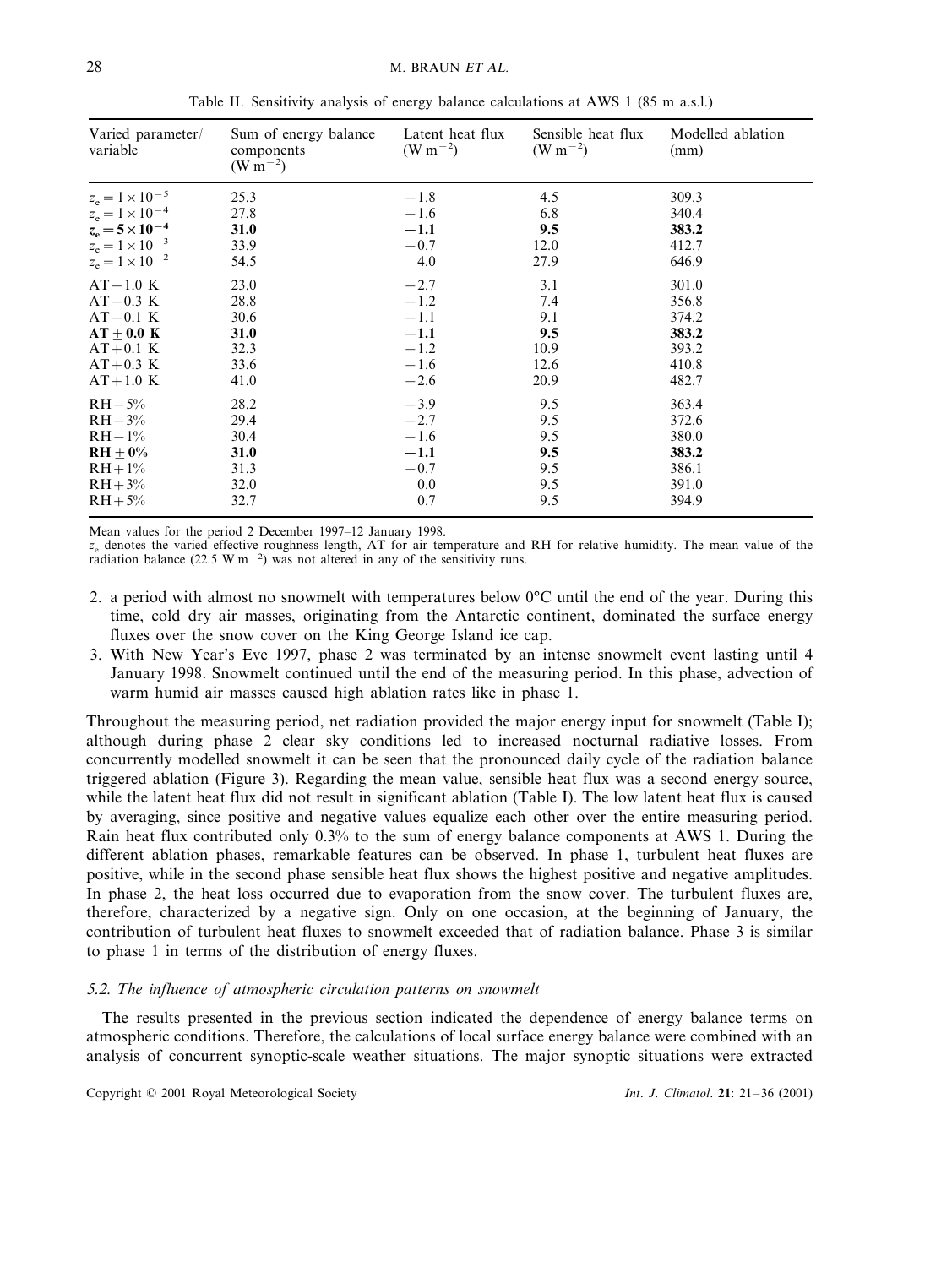

Figure 4. Energy balance components, sum of energy balance terms, modelled hourly snowmelt and snow depletion at AWS 1 for the entire measuring period. Solid line, modelled ablation; dotted line, measured ablation with snow depth sensor; bars, readings of ablation stakes

from surface pressure charts and NOAA images. An example for each synoptic situation is shown in Figure 5. Accordingly, representative radio sounding data for Bellingshausen station are plotted in Figure 6 for the four weather situations. Air temperature, sums of energy balance components and hourly melt rates are presented in Figure 7. Figure 8 shows energy balance terms averaged over time and resulting snowmelt rates for all three AWSs.

5.2.1. *Advection from north to northwest* (11–13 *December 1997*). From 9 December 1997 onwards, a synoptic scale low-pressure centre moved rapidly eastwards over the Bellingshausen Sea (Figure 5(a)). It slowed down in front of the Antarctic Peninsula and caused the advection of warm, humid air masses from the north. The frontal zone in the satellite image is clearly marked by a cloud band. In the back of this strong depression centre, a mesocyclone developed, which is not represented in the pressure chart, but is visible in the NOAA image of 11 December 1997. King and Turner (1997) report that mesocyclones often develop on the lee of synoptic-scale depressions near the frontal zone. However, the impact of that mesocyclone on surface energy fluxes was considered negligible for the purpose of this study. With the approach of the depression centre to the Antarctic Peninsula, air temperatures rose above 0°C (Figure 7(a)). In the area of the South Shetland Islands, north to northwesterly air mass transport prevailed (Figure 6(a)) and led to a predominantly overcast sky. This led to an almost balanced long-wave radiation budget and short-wave irradiance caused an intensive daily cycle of snowmelt. This could also be reproduced by the model runs as shown for AWS 1 (Figure 7(a)). The sum of energy balance terms was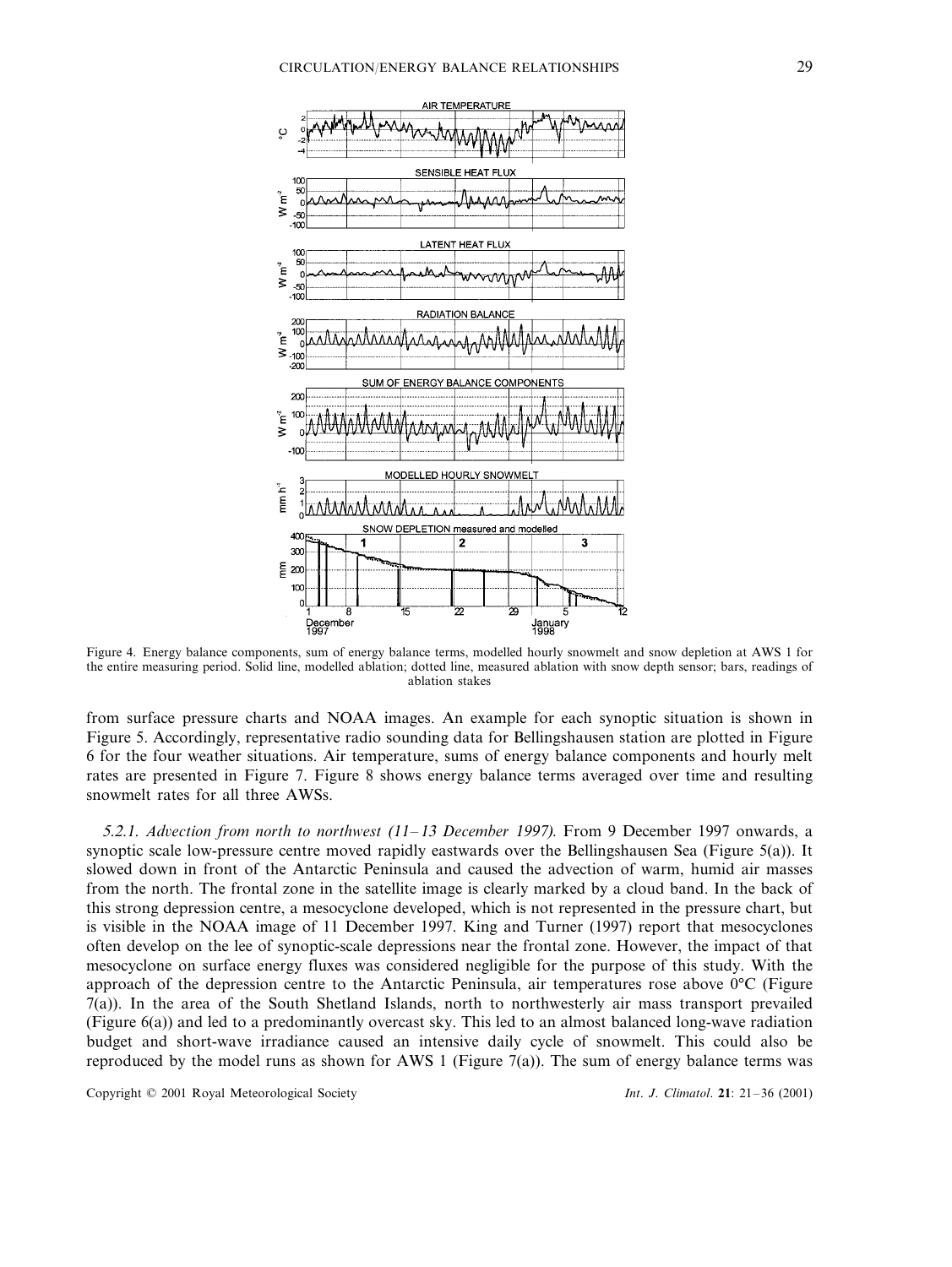

Location of King George Island and<br>direction of air mass advection .....Track of depr sion centre

Figure 5. AVHRR IR-composites and surface pressure charts for the analysed synoptic situations. The tracks of the major depressions are marked. Reproduced by permission of Antarctic Meteorological Research Center, Space Science and Engineering Center, University of Wisconsin–Madison

positive at all three locations (Figure 8(a)), resulting in melt rates between 6 and 9 mm WE per day. This was mainly due to the positive mean radiation balance. Latent heat was found to contribute substantially to the energy balance only at the lowest site (AWS 1) and only at this site a positive sensible heat flux was observed.

5.2.2. Advection from southeast along the Antarctic Peninsula (26–30 December 1997). This synoptic situation was characterized by a depression centre north of the Antarctic Peninsula and high pressure over the Peninsula itself. A further depression centre was located in the northeastern Weddell Sea sector. The sea level pressure chart and the radio sounding data indicate a southerly to southeasterly flow of air masses (Figures 5(b) and 6(b)). This led to the transport of cold, dry air from the central Antarctic continent along the mountain ridge of the Antarctic Peninsula towards the South Shetland Islands. Parish (1989) pointed out that air masses originating from the Weddell Sea may play a significant role in the synoptic meteorology of the South Shetland Islands. These barrier winds cannot pass the obstacle of the Antarctic Peninsula due to the strong inversion in the Weddell Sea area. Air masses are led along the mountain crest to the north where they spread and sometimes reach the South Shetland Islands. During this situation, air temperatures almost never exceed 0°C and relative humidity drops to a mean value of 75%. Such low values of relative humidity and cloud coverage persisting over several days are not very common in summer for the maritime climate of the South Shetland Islands.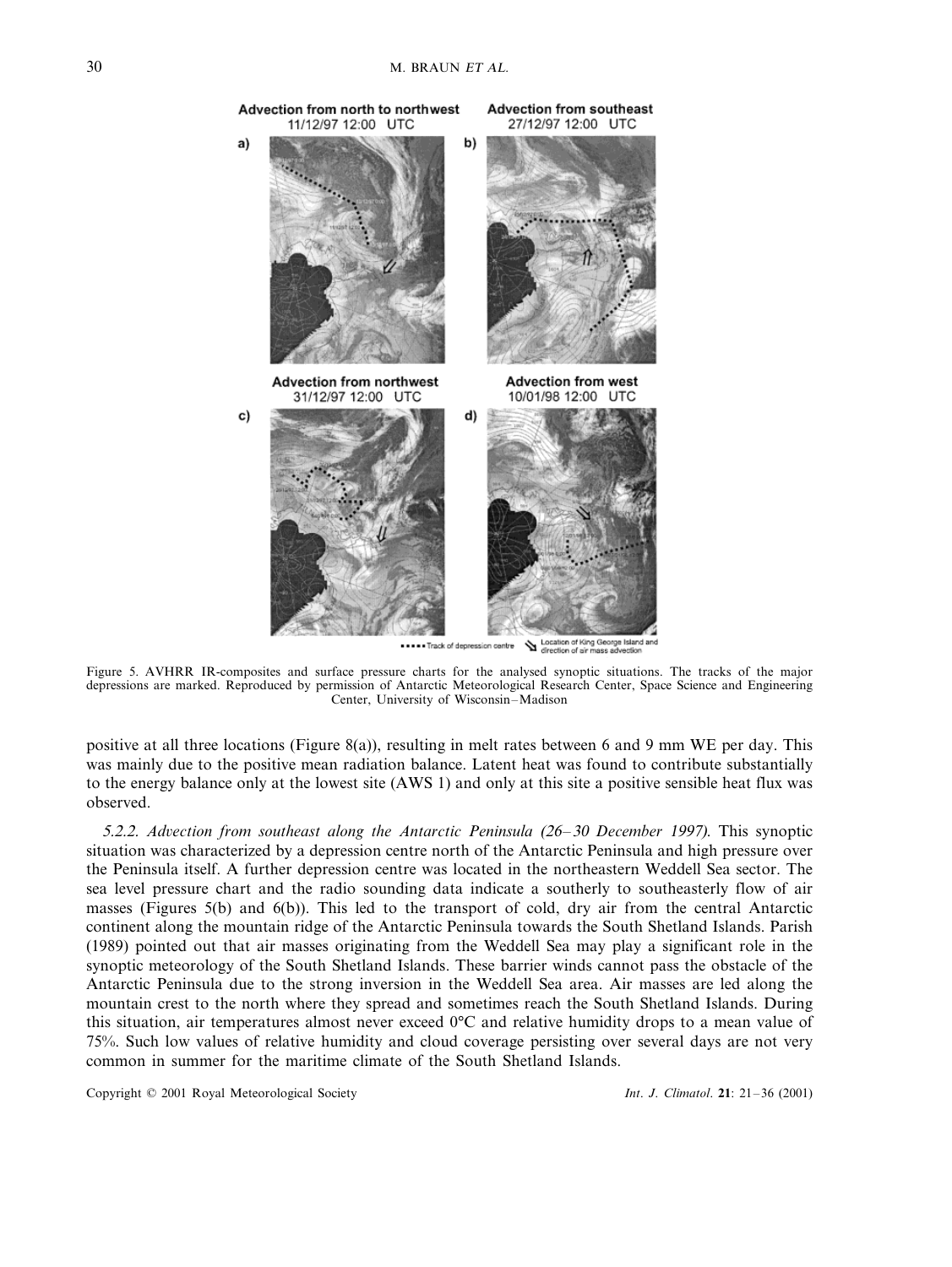

Figure 6. Representative radio sounding profiles from Bellingshausen Station during four different synoptic situations showing wind direction (solid line) and air temperature (dashed line)

It is only at the two lowermost AWSs that the mean sum of energy balance terms was slightly positive. In the highest parts of the King George Island ice cap, a mean energy loss of about 20 W m<sup>-2</sup> was calculated. This can be attributed to a significant heat loss by evaporation as a consequence of the simultaneous occurrence of air temperatures some degrees below the freezing-point, low relative humidity values and an isothermal snow cover at 0°C with a high liquid water content. Negative mean latent heat flux was observed at all AWSs, but the average net radiation was negative only at AWS 3. This synoptic situation resulted in significant daily variations of sensible heat flux at AWS site 1 (Figure 4). However, the average sensible heat flux does not reveal these daily cycles. Snowmelt was negligible during this synoptic situation. Only at the end of this period air temperatures rose above 0°C, due to an approaching depression centre in the Bellingshausen Sea (Figure 5(c)). The distribution of energy balance terms with a pronounced negative latent heat flux at the highest AWS corresponds to observations further south in the area of Marguerite Bay and Alexander Island (Jamieson and Wager, 1983; Schneider, 1999b). However, in these regions sensible heat flux provides more energy for snowmelt than net radiation.

5.2.3. *Ad*6*ection from northwest* (31 *December* <sup>1997</sup>–<sup>3</sup> *January* 1998). A low pressure area in the Bellingshausen Sea and high pressure over the South American continent caused a strong meridional advection of warm, humid air masses from the northwest towards the Antarctic Peninsula. The depression centre was observed for the first time on the composite images on 28 December 1997 at about 135°W, and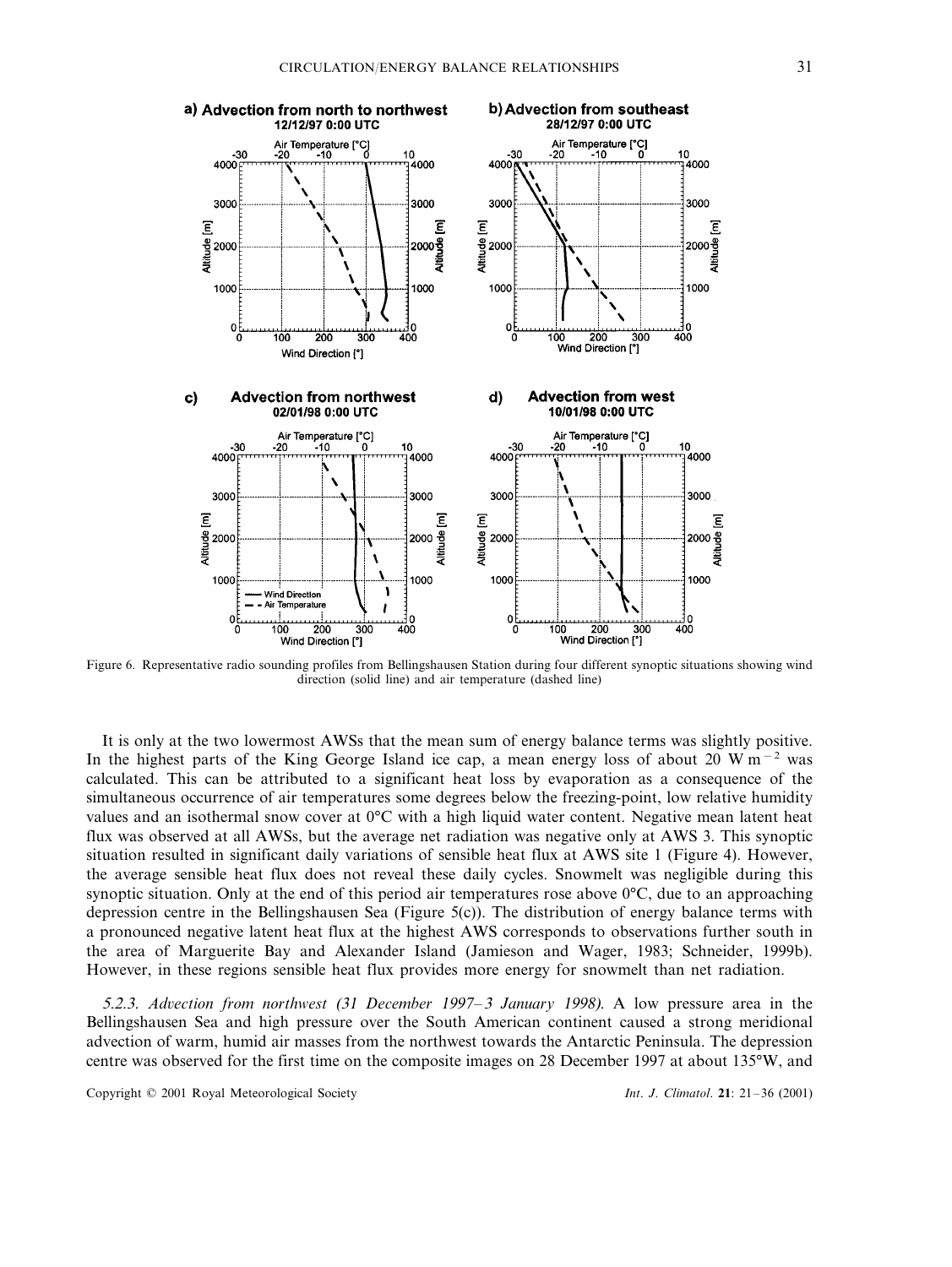

Figure 7. Air temperature, sum of energy fluxes and modelled hourly snowmelt at AWS 1 for different large-scale synoptic circulation patterns

then it moved continuously north and eastwards. During 2 January 1998, it reached its closest location to King George Island and disappeared on 4 January 1998 west of Alexander Island (Figure 5(c)). Radio sounding data show westerly winds at all altitudes up to 4000 m a.s.l. (Figure 6(c)). As a result of high wind speeds coupled with warm and humid air masses, the energy input from turbulent heat fluxes exceeded the input from net radiation. A daily cycle of snowmelt, which could have been induced by solar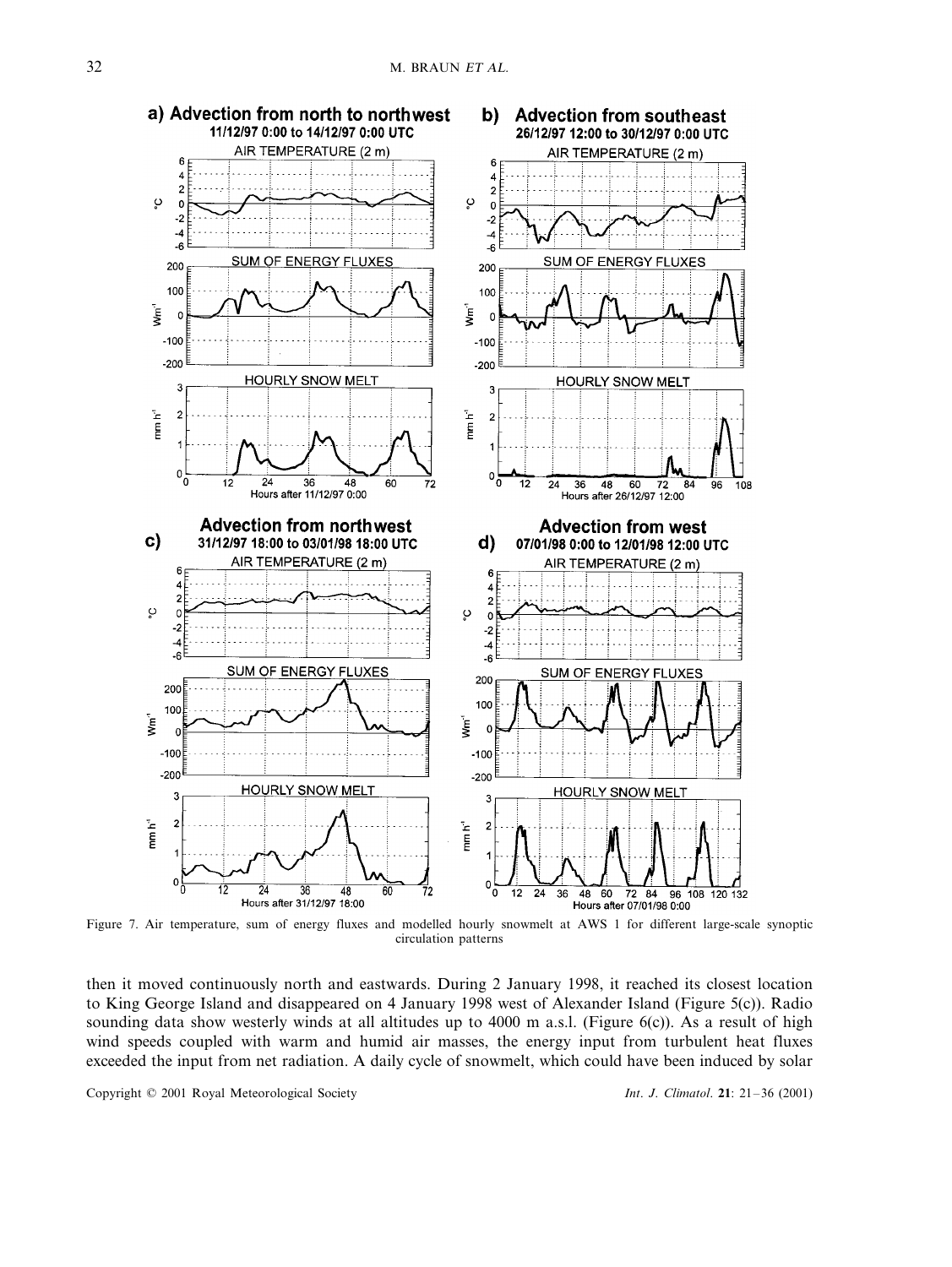

Figure 8. Mean values of energy balance components for the three AWS during different air mass advection

irradiance, was prevented by the dense cloud coverage. Therefore, the warm air masses and the positions of the pressure centres triggered snowmelt during this situation. The highest hourly melt rates of the entire field campaign were observed and modelled with up to 2.5 mm h<sup>−</sup><sup>1</sup> at AWS 1 (Figure 4). No significant altitudinal differentiation in available energy for snowmelt could be detected on this occasion. However, the contribution of net radiation to ablation was more important at higher rather than at lower altitudes (Figure 8(c)). Similarly, Hogg *et al*. (1982) found very high contributions of sensible heat fluxes to the total energy balance on South Georgia. The frequent passage of low pressure centres in that region results in high air temperatures and concurrent high wind speeds. As a consequence, high sensible heat flux is measured.

5.2.4. *Ad*6*ection from west* (7–<sup>12</sup> *January* 1998). This synoptic situation was characterized by a deep depression located in the Weddell Sea. This low originated from lower latitudes and moved into the Weddell Sea until 9 January 1998, where it persisted until the end of the measuring period (Figure 5(d)). The stable arrangement of pressure centres resulted in a westerly to southwesterly air mass transport from the Bellingshausen Sea to the region of the South Shetland Islands (Figure 6(d)). A strong daily cycle of all meteorological variables was observed (Figure 7(d)). Air temperatures almost never dropped below  $0^{\circ}C$ during night time at AWS 1 (Figure 7(d)). However, temperatures at the other AWS sites remained at or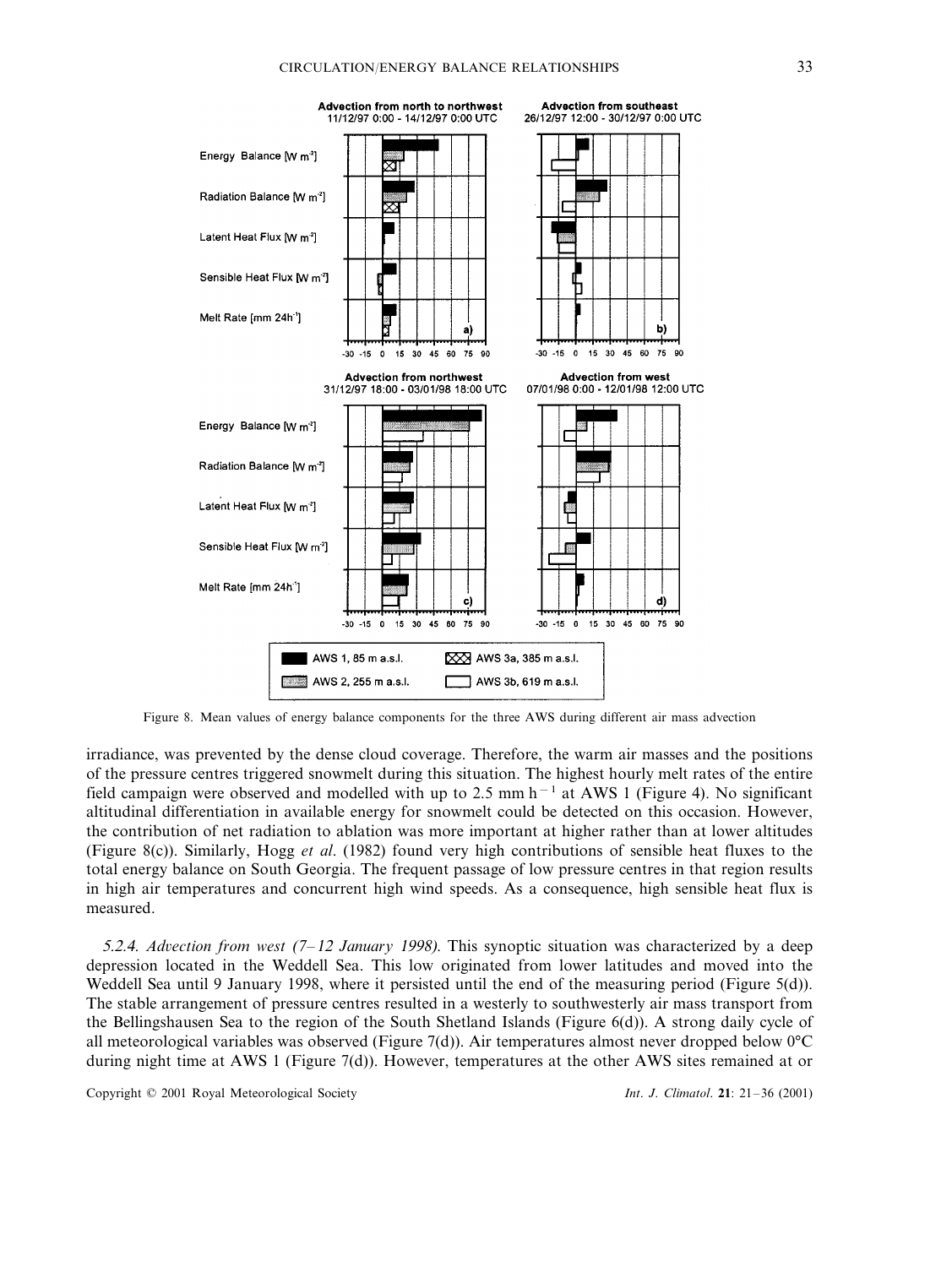below freezing point. This resulted in positive average sensible heat fluxes at the lowermost AWS and negative values for the higher elevations. The predominantly overcast sky (6–8 August) caused a major energy gain by net radiation at all AWS sites. Overall, heat loss occurred at all AWSs by latent heat flux. This led to moderate snowmelt rates at lower altitudes and almost no snowmelt at AWS 3.

## 6. DISCUSSION

The study shows that on the King George Island ice cap, the major energy input is provided by net radiation, with sensible heat flux as a secondary source. On average, latent heat flux did not contribute significantly to ablation. Similar findings were reported by Bintanja (1995) for Ecology Glacier in Admiralty Bay. The mean distribution of the energy balance components at AWS site 1 (84 m a.s.l.) and Ecology Glacier (100 m a.s.l.) coincide well. However, the absolute mean values of the present study only reach half of the energy input measured during the summer of 1991–1992 (Bintanja, 1995). This may be due to the fact that his study was conducted in a relatively warm year (1.5 K warmer than the average). Although Figure 2 shows that in January 1998 the mean monthly air temperature also exceeded the long-term monthly mean (1944–1999), December 1997 only lay within the long-term mean. The majority of the measuring period was in December 1997. Moreover, the measuring periods covered different time spans [4 weeks (Bintanja, 1995) versus 6 weeks (present paper)]. Bintanja's research period lacked a phase of low temperatures with advection from the south or southeast, where no ablation was recorded as it was in the present study. Additionally, the study site in Admiralty Bay is generally characterized by higher temperatures and less cloud. Furthermore, the occurrence of bare glacier ice at the end of the measuring period at the Ecology test site in 1991–1992 may be another reason for the higher ablation measured by Bintanja (1995).

The close correspondence between measured and modelled WE decrease indicates that the chosen model is appropriate for the conditions encountered on the ice cap. Generally, snowmelt occurred at lower elevations during almost all synoptic situations, while the highest parts of the King George ice cap were affected only by strong advection events due to meridional air mass transport. The distribution of energy balance components and melt rates differed widely depending on altitude. This corresponds to the findings by Knap *et al*. (1996), who suggested that an increase or decrease in mean air temperature would affect the lower parts of the ice cap to a greater extent.

The variation of energy balance terms and the obvious sub-division in different phases indicate that synoptic scale atmospheric circulation controls the local surface energy balance terms and therefore ablation on the King George Island ice cap. Northerly and northwesterly air flow lead to the highest ablation rates. These warm humid air masses originate from lower latitudes and are transported over the ice-free southern ocean. Kejna (1993) showed that northerly to northwesterly flow is the dominant air mass transport during the 3-year period he investigated (1986–1989). However, even the north to northwesterly advection, considerable differences in energy input and ablation occurred. This was shown by the contrasts of situation (a) and (c). While very strong pressure gradients led to meridional flow during phase (c), synoptic situation (a) was characterized by an approaching cyclone. In both situations net radiation balance reached similar values but turbulent fluxes differed greatly. Turner and Leonard (1996) also reported a quasi-stationary synoptic-scale low in the Weddell Sea, as in situation (c). In their study, the cyclone reached the highest lifetime recorded during a whole year. Kejna (1993) states that southerly flow is not very common in summer but more frequent in winter, when depressions pass by further to the north. The cold air leads to a marked decline in ablation and to the refreezing of liquid water within the snow pack at higher altitudes on the ice cap. Carleton (1992) reports that southerly flow from the Weddell Sea is more frequent in El Niño years and causes a marked delay of sea ice disappearance near the South Orkney Islands as was the case in 1997–1998. One may speculate now that this unusually long period of southerly and easterly flow is a consequence of these anomalies in the Southern Hemisphere circulation, but more research is needed to collect further conclusive evidence.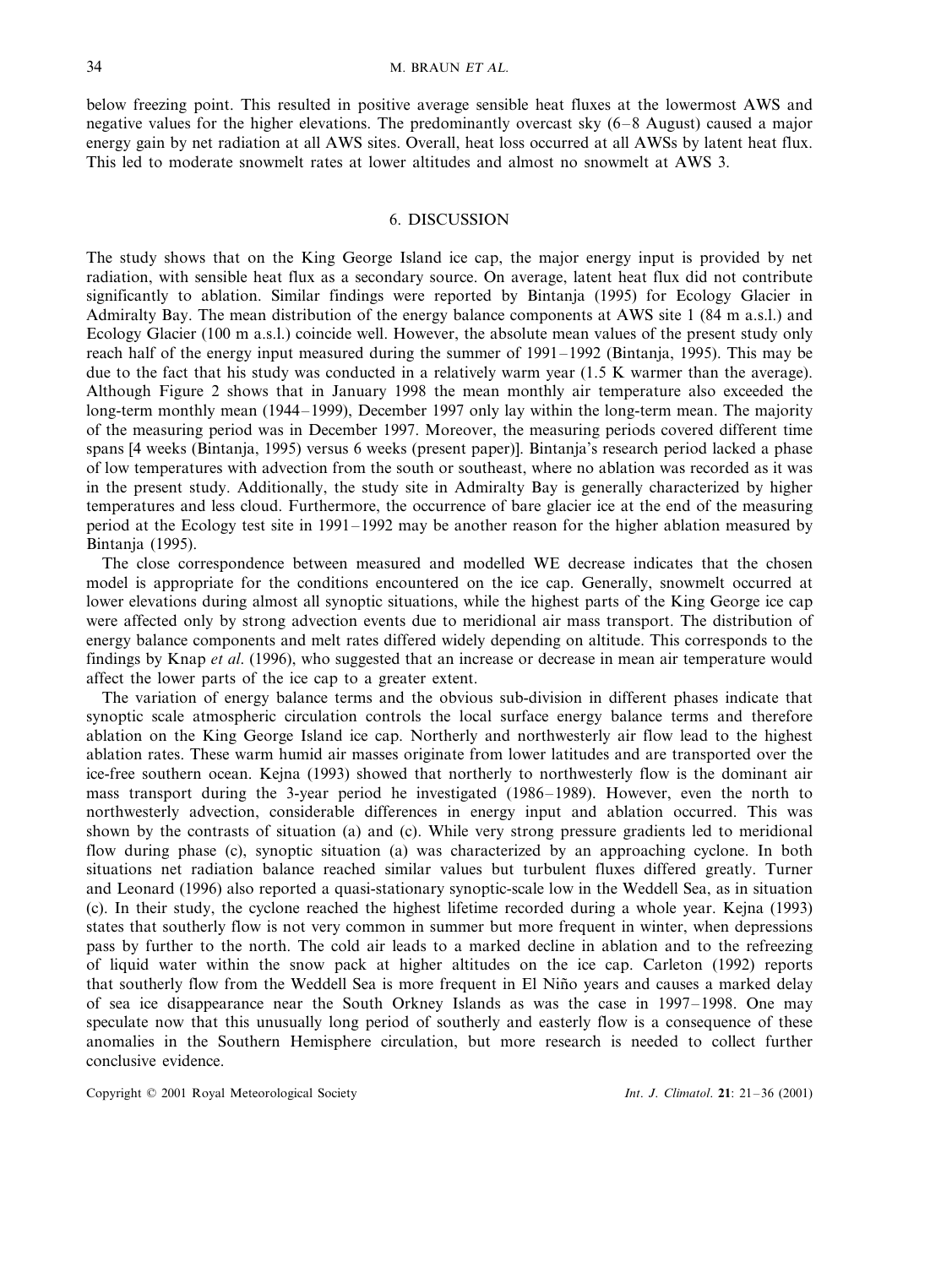## 7. CONCLUSIONS

The data from a field campaign during the austral summer 1997–1998 provided information on surface energy balance components during different synoptic situations. A strong dependence of calculated surface energy fluxes and ablation rates on large-scale atmospheric circulation patterns could be demonstrated. This is especially interesting, since indications for changes in the atmospheric circulation in the region of the Antarctic Peninsula are given by several authors. Turner *et al*. (1997) analysed the precipitation records of Faraday and Rothera stations and found that the precipitation pattern changed during the last decades towards more rain and generally more precipitation events. They explained this through more frequent air mass advection from the north. Similarly, King and Harangozo (1998) attribute the rising air temperatures along the Antarctic Peninsula to an increase in air mass transport from a northerly direction. The highest significance for this type of climatic changes can be expected during winter and for areas further south than the South Shetland Islands. This is supported by results of Fox and Cooper (1998) for the Marguerite Bay area. They found a considerable increase in positive degree days since the 1960s and a decrease in the number of snowfall events. However, Rachlewicz (1997) already showed, that winter warm-air advection can result in extraordinarily high snowmelt on King George Island. Therefore, the ice cap of King George Island seems to be highly sensitive to climatic changes since summer ablation and winter accumulation will be affected by a change in the large-scale circulation pattern to more frequent northerly flow.

The high positive temperature trend along the Antarctic Peninsula was derived from monthly or yearly mean values. However, the current results indicate that sensitivity studies based on the addition of 1 K to air temperature of a short data set are very limited.

A change in the frequency of certain synoptic weather situations does not only result in air temperature increase, but in the modification of other meteorological variables as well. A higher frequency of northerly advection will increase the ablation days, whereas in terms of a sensitivity study a general increase of 1 K affects only periods where the sum of energy balance is already positive or nearly in balance. Consequently, the approach of a general 1 K addition results in a different process modelling than changing the frequency of typical synoptic situations. However, more accurate analyses of synoptic weather patterns and their frequencies over several years are required to base sensitivity studies on this approach.

## ACKNOWLEDGEMENTS

The funding for this study was provided by the Deutsche Forschungsgemeinschaft (contract  $# SA$ 694/1-1) and the Brazilian National Council for Scientific and Technological Development (CNPq). The authors would like to thank the Brazilian Antarctic Program for the generous logistical support. Special thanks are attributed to our Brazilian colleagues F. Aquino and F. Ferron (all Laborato´rio de Pesquisas Antárticas e Glaciológicas, Universidade Federal do Rio Grande do Sul) during the joint field work. M. Whittacker from the University of Wisconsin kindly provided the Antarctic surface pressure charts and NOAA IR-composites. A. Setzer (INPE, Brazil) made available surface pressure data of the Brazilian station Ferraz.

## **REFERENCES**

Anderson PS. 1994. A method for rescaling humidity sensors at temperatures well below freezing. *Journal of Atmospheric and Oceanic Technology* **11**: 1388–1391.

Blackadar AK. 1997. *Turbulence and Diffusion in the Atmosphere*. Springer: Berlin. Braithwaite RJ. 1995. Aerodynamical stability and turbulent sensible-heat flux over a melting ice surface, the Greenland ice sheet. *Journal of Glaciology* **41**: 562–571.

Braun M, Schneider C. 2000. Characteristics of summertime energy balance on the west coast of the Antarctic Peninsula. *Annals of Glaciology* **31** (in press).

Bintanja R. 1995. The local surface energy balance of Ecology Glacier, King George Island. *Antarctic Science* **7**: 315–325.

Braun L. 1985. Simulation of snowmelt-runoff in lowland and lower alpine regions of Switzerland. *Züricher Geographische Schriften* **21**: 166.